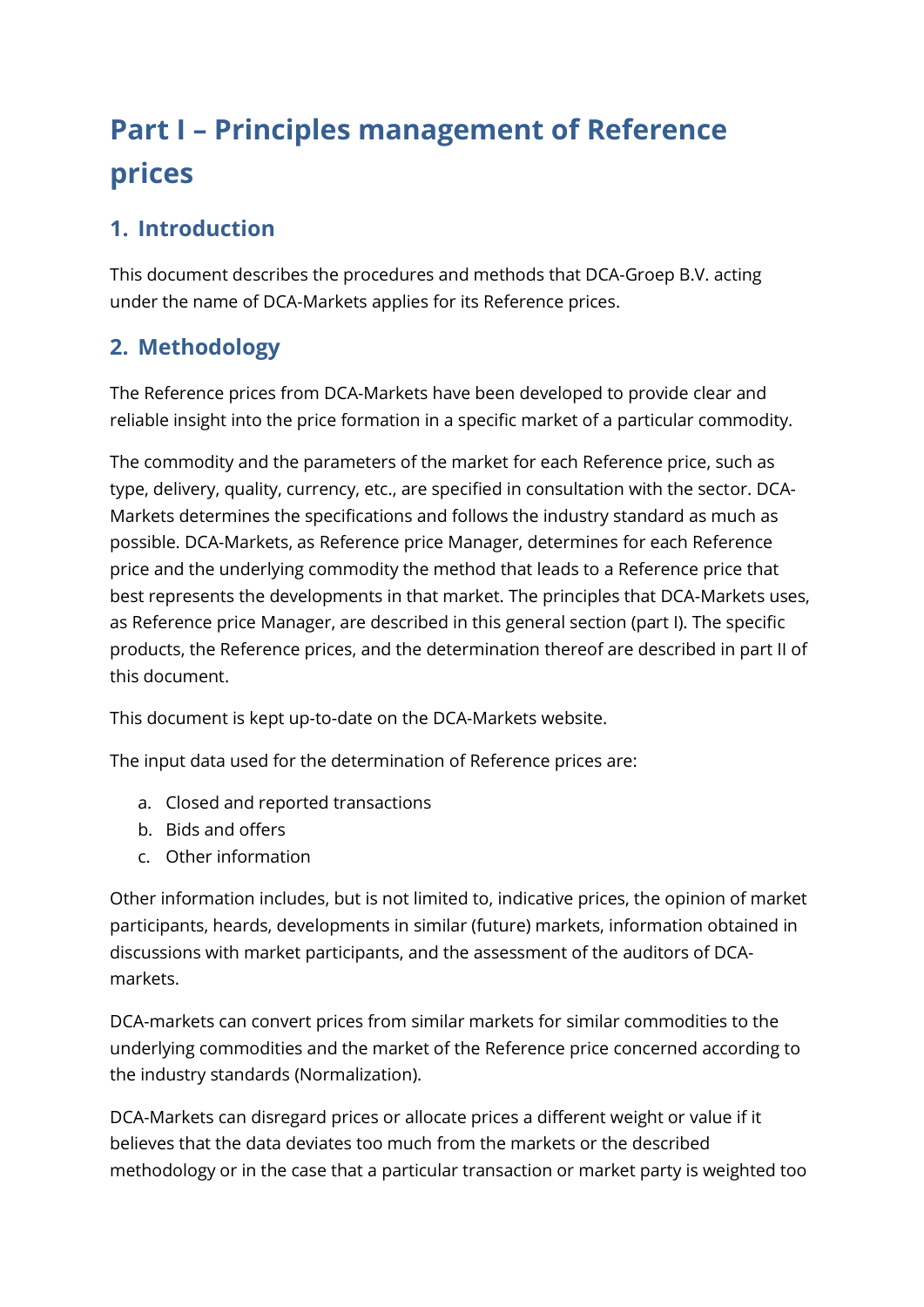heavily in the final value of the Reference price. A minimum number of observations may apply. If, in this case, this minimum is not met, then this is announced in the same way as the Reference price is announced.

Given the unpredictability of the commodities markets, there is by default no threshold for the volume belonging to the input prices of contributors. For the Reference price calculation, there is by default no threshold for the number of input parameters.

Data can be reported via the DCA-Markets Price Reporting System, telephone or electronic messages. It is possible to report data during a period determined by DCA-Markets. Data received outside this set period is not included in the determination of the Reference price.

#### **3. Changes in the methodology**

Changes to the standard method of determining each Reference price will be made in consultation with the market of the relevant commodity and the derived contracts. The actual implementation of the changes is announced in advance with a timetable which will provide stakeholders with ample time to anticipate and react to the changes. Official responses from the market to the changes, unless confidentially submitted, will be published as well as the reaction of DCA-Markets to these responses.

DCA-Markets regularly examines its methods to ensure that they are a reliable reflection of the assessed market. For this reason, there will be a consultation round with contributors and relevant users at least once a year.

## **4. Quality and integrity of Reference price calculations**

DCA-Markets strives to use as much traceable input that has been provided in good faith as possible when determining a Reference price methodology.

If there are insufficient transactions in a market to determine an adequate Reference price value or if it becomes apparent that the transaction data does not result in a representative Reference price value, DCA-Markets will make an estimate of the correct value. The estimation is made by using a wide range of information as described above under 2. Methodology a), b) and c)

If it turns out that, despite this, it is not possible to determine an adequate Reference price value, DCA-Markets publishes the previous value of the Reference price. Or it decides not to calculate a Benchmark price for that week. In both cases DCA-Markets publishes this with an explanation.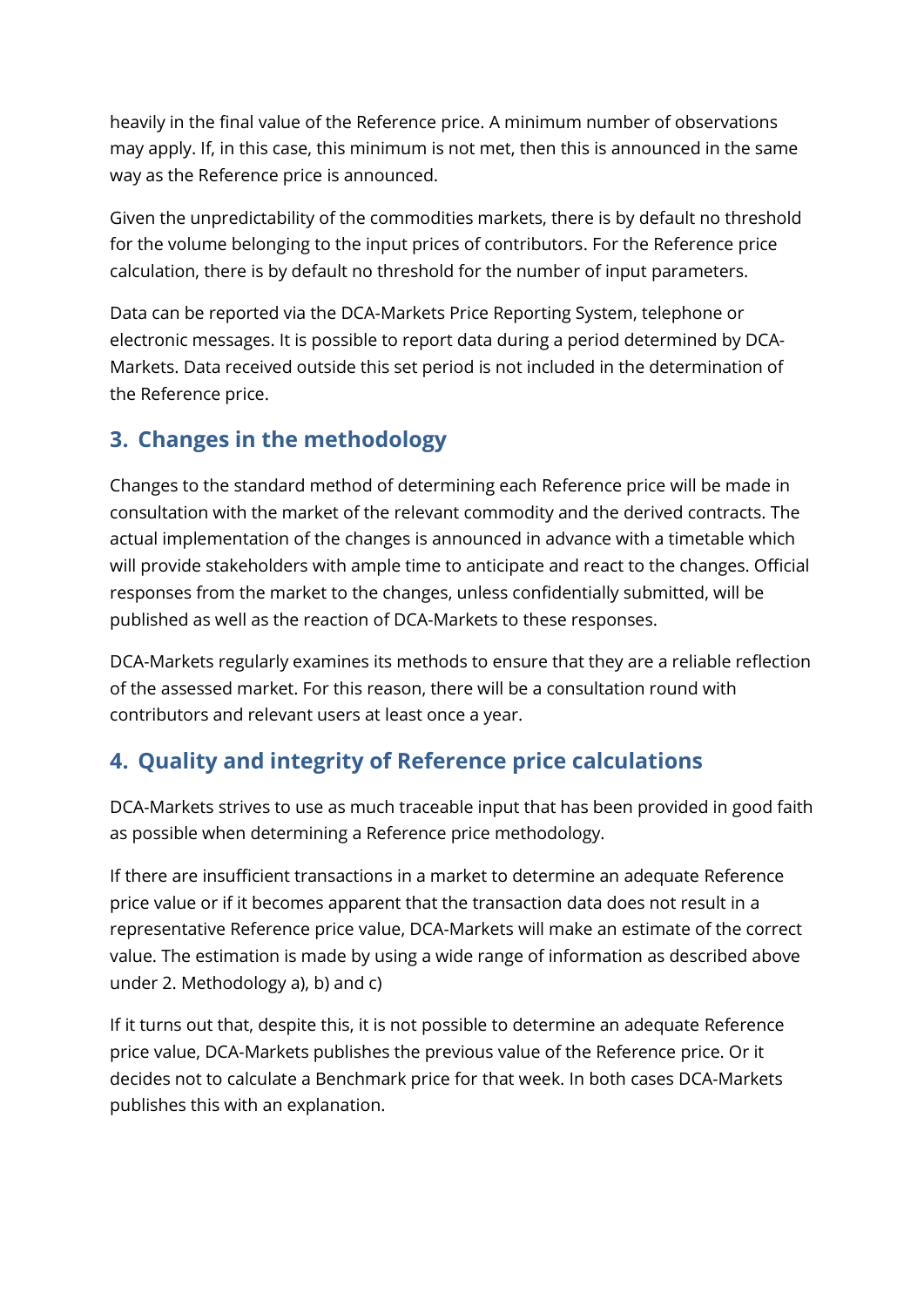Deviating input data are analyzed on frequency and origin. If a pattern seems to occur, this is investigated which can lead to a standard correction of this input or exclusion of this input. Aforementioned actions are registered each time they occur.

DCA-Markets strives to follow the developments of the market as good as possible and to represent them in its Reference prices. For the calculation of the Reference prices, DCA-Markets stimulates contributors to provide all information and input data that fall within the Reference price methodology and criteria.

All contributors and Insiders must adhere to the quality and integrity criteria associated with the Reference price methodology of DCA-Markets.

When publishing the Reference price value, DCA-Markets gives a brief explanation on how the Reference price was compiled for that period. Where possible, an indication is provided of the number of observations that have been used and the range of the price input. If the price is not determined according to the standard method, it will be explained how the price has been determined.

If the standard day of publication of the Reference price falls on a public holiday in the Netherlands, then the price will be determined and published the next day. In the case that the next day is not a working day, the price will be determined and published on the day before the standard day of publication. DCA-Markets can publish a public holiday schedule in advance in which the deviating publication dates are published.

DCA-Markets reserves the right to not publish a Reference price value or publish a Reference price value at a later time in the event of calamities. This includes, but is not limited to, a power outage, network problems, communication problems, terrorist attacks, or other events that disrupt the processes of DCA-Markets but also distortions of the market underlying the Reference price.

DCA-Markets will do everything possible to inform the market about the consequences for the publication schedule and will make every effort to publish the Reference price as long as it meets all the requirements that DCA-Markets sets for the Reference price.

Corrections may be made by DCA-Markets after the publication and will be announced as soon as possible. Corrections will solely be made on the basis of data that was known when the Reference price value was determined.

#### **5. The integrity of the reporting process**

DCA-Markets draws up a list of contributors and their substitutes. For some Reference prices, a group of Insiders will be appointed who play a role in determining the Reference price.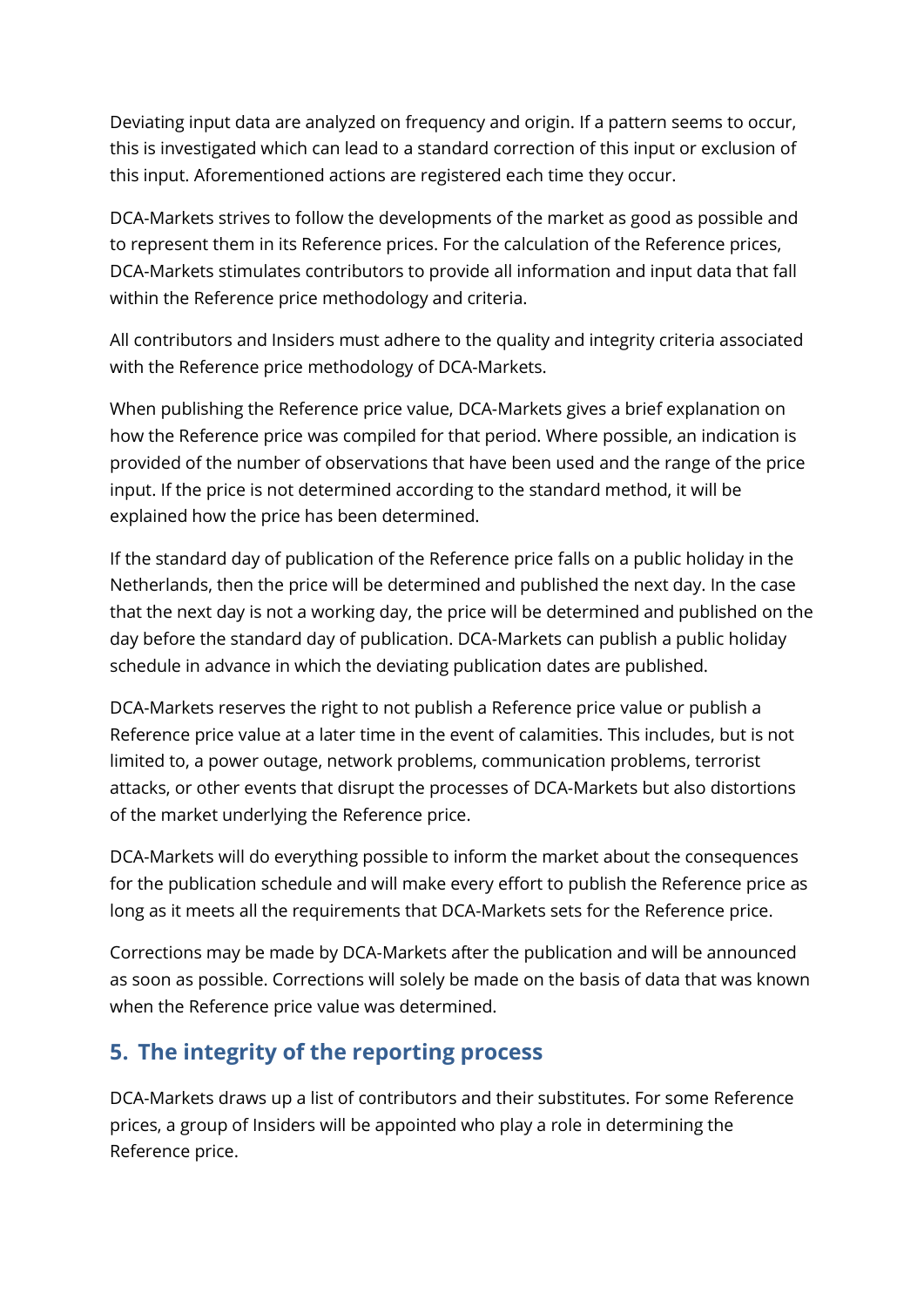Contributors are selected based on their relevance in the market in terms of transaction volume and their will and ability to substantiate their transactions and other input and to share this as determined by DCA-Markets.

The appointment of the contributors and their substitutes is approved by the management of the company by which they are employed.

For each contributor, it is recorded which input data has been delivered, how often, and with which substantiation.

The Insiders are selected based on their relevance in the market and their knowledge of it. They provide input in a personal capacity.

Measures are taken against a contributor and/or an Insider who in any way tries to influence a calculation in favor of a trading position or who tries to persuade an accessor to violate the Reference price methodology or criteria of DCA-Markets. Or who identifies other contributors to involve them in a pattern of submission of deviating or suspicious transaction data. These measures include, but are not limited to, reporting to the relevant authorities, exclusion as contributor/Insider, reporting to the management of DCA-Markets, and reporting to the management of the company of the contributor.

#### **6. Assessors**

DCA-Markets uses solely trained assessors for determination and assessment of input data. The assessors are familiar with and are able to correctly implement the standard procedures that ensure consistent application of the rules and procedures.

The minimum level of education is MBO4. All assessors affirm the quality and integrity standards of DCA-Markets, as described in this document. Upon appointment and in January of each year, the latest version of this document is signed and stored in the personnel file.

DCA-Markets provides an adequate replacement for every assessor in case the assessor is unable, for any reason, to fulfill the Reference price procedures.

Each Reference price value published has been checked and approved by at least one other assessors, which is also recorded.

If an assessor has reason to believe that procedures for determining the Reference prices have been neglected or that the Reference price is not a correct representation of the situation in the market or that there are other misconducts then the assessor reports this immediately and directly to the management of DCA-Markets.

The management of DCA-Markets will periodically review the outcomes and the correct application of the Reference price procedures.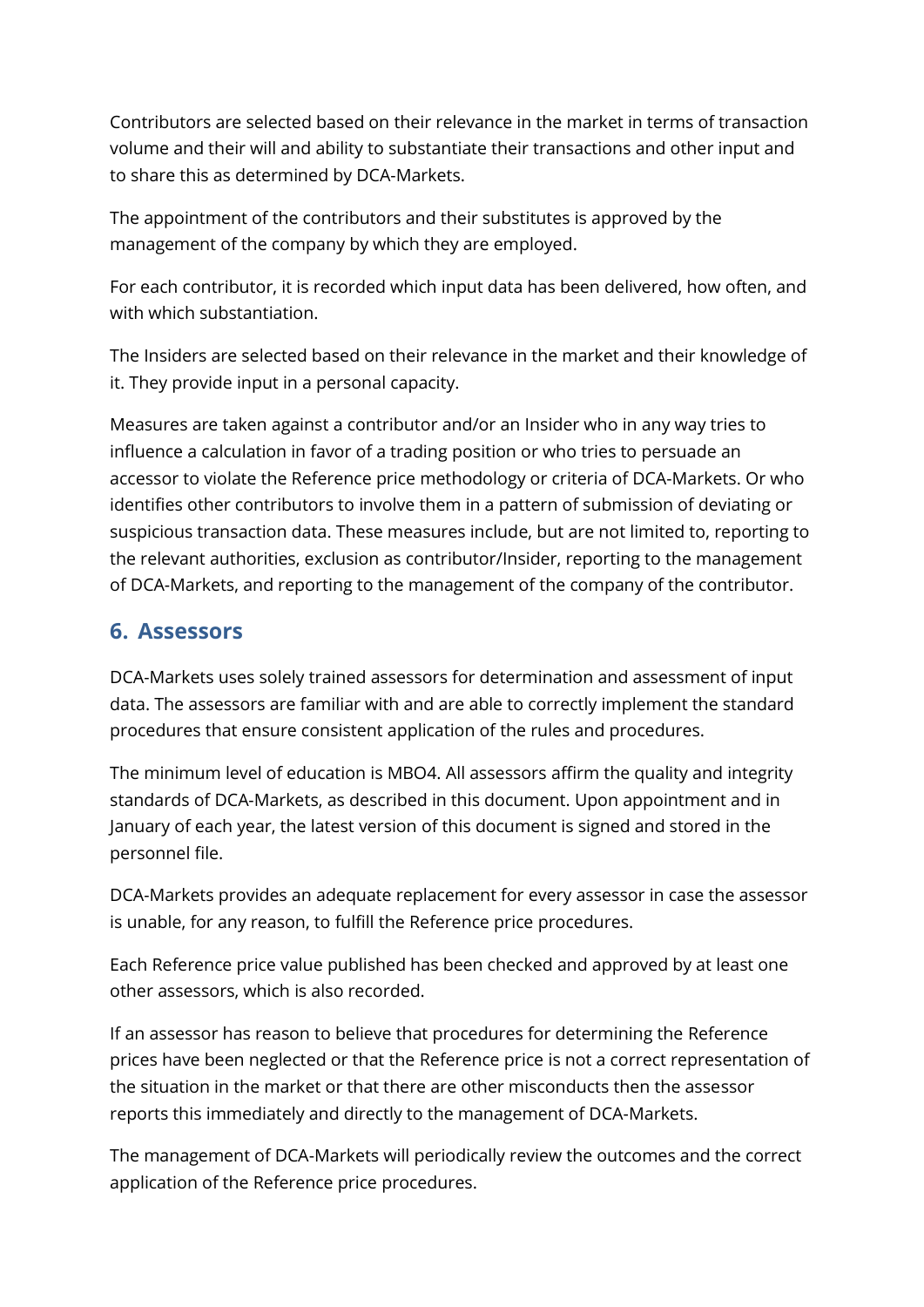## **7. Data checks**

All data relating to the determination of the Reference price value is stored for at least five years, this concerns:

- a. All input data;
- b. The assessments that have been made by assessors when they determine the Reference price calculation;
- c. Whether a calculation which has excluded a particular transaction, which otherwise met the requirements of the relevant methodology, and the underlying reasons for this;
- d. The identity of each assessor and of any other person who has submitted or generated otherwise the information under a), b), or c).

## **8. Conflicts of interest**

DCA-Markets is an independent and impartial price reporter and does not have any interest in steering the outcome of its Reference price calculation.

The goal of the Reference price calculation is to provide the best possible representation of the market that is being assessed.

Conflicts of interest can influence the integrity and independence of the Reference price calculations.

That is why DCA-Markets ensures that the Reference price calculations are not influenced by the existence of, or the possible emergence of, a commercial or personal business relationship or interest between DCA-markets and its subsidiaries, staff, customers, market participants, or persons associated with it.

Anyone who detects such a (possible) conflict must report this immediately to the management of DCA-Markets. If in doubt about this, or about the explanation or interpretation of this arrangement concerning a conflict of interest, advice must be sought from the management of DCA-Markets. The report, the advice, and the explanation are recorded in the systems of DCA-Markets.

It is for all DCA-Markets staff involved in the Reference price calculations, including anyone who has access to the data and or systems of DCA-Markets, prohibited from carrying out work that gives rise to a conflict of interest or damages the integrity, independence, and damages the quality of the reference price calculation.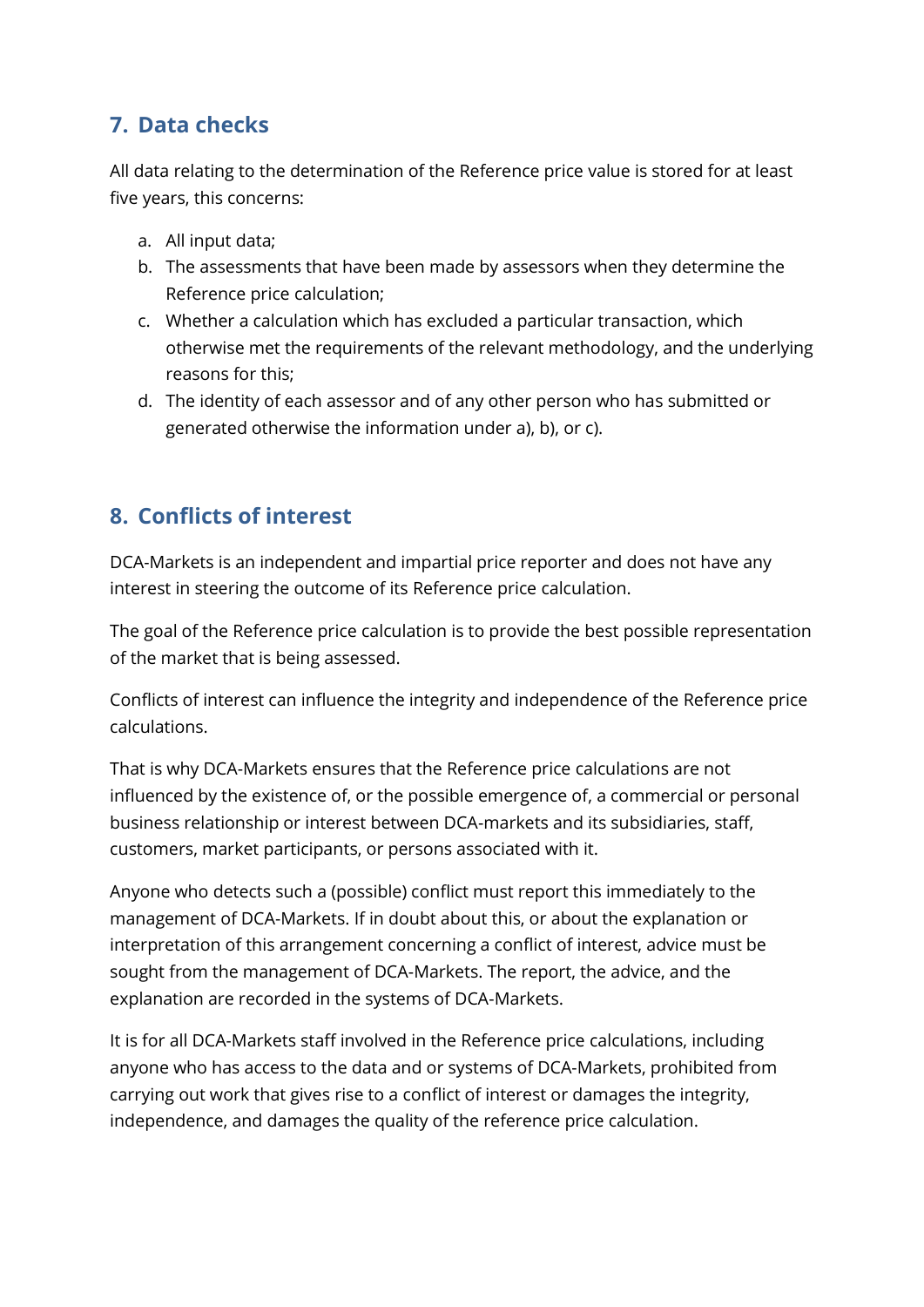all DCA-Markets staff involved in the Reference price calculations including everyone who has access to the data and or systems of DCA-Markets protect the confidentiality of those data subject to publication of the disclosure obligations of DCA-Markets.

It is for all DCA-Markets staff who is involved and/or has access to the data and/or systems of DCA-Markets prohibited to contribute to the Reference price calculation by participating in bids, offers, and trade in a personal capacity or on behalf of market participants.

All DCA-Markets staff involved in the Reference price calculations, including everyone who has access to the data and/or the system of DCA-Markets, sign a declaration in which they declare to abide by the rules regarding conflicts of interests as described above. Upon appointment and annually, in January, the latest version of this is signed and stored in the personnel file.

DCA-Markets makes every effort to avoid a conflict of interest. In the unlikely event that this does occur, DCA-Markets will immediately inform its users and publish it on its website. The same procedure will occur when the conflict is resolved.

Depending on the conflict, an appropriate measure is taken by the management of DCA-Markets. This includes, but is not limited to, temporary or permanent suspensions of the persons involved, correction of Reference prices, adaptations to the method and procedures, phasing out of commercial interests, and blocking access to data and systems of the persons involved.

#### **9. Complaints**

DCA-Markets encourages users to give as much constructive feedback as possible. Complaints help improve systems and procedures. For the handling of complaints about DCA-Markets, the following applies:

A complaint must be submitted in writing to DCA-Market on the following address: [info@dca-markets.com](mailto:info@dca-markets.com)

DCA-Markets confirms the receipt of the complaint within five working days.

DCA-Markets appoints someone to investigate the complaint and determines what action should be taken. This person can never be the subject of the complaint and can also not be involved in this complaint.

DCA-Markets attempts to deal with the complaint as soon as possible but strives to do so within thirty days after confirmation of receipt of the complaint. If further investigation is needed, the complainant will be informed about this and a new term will be issued within which DCA-Markets expects that the complaint will be settled.